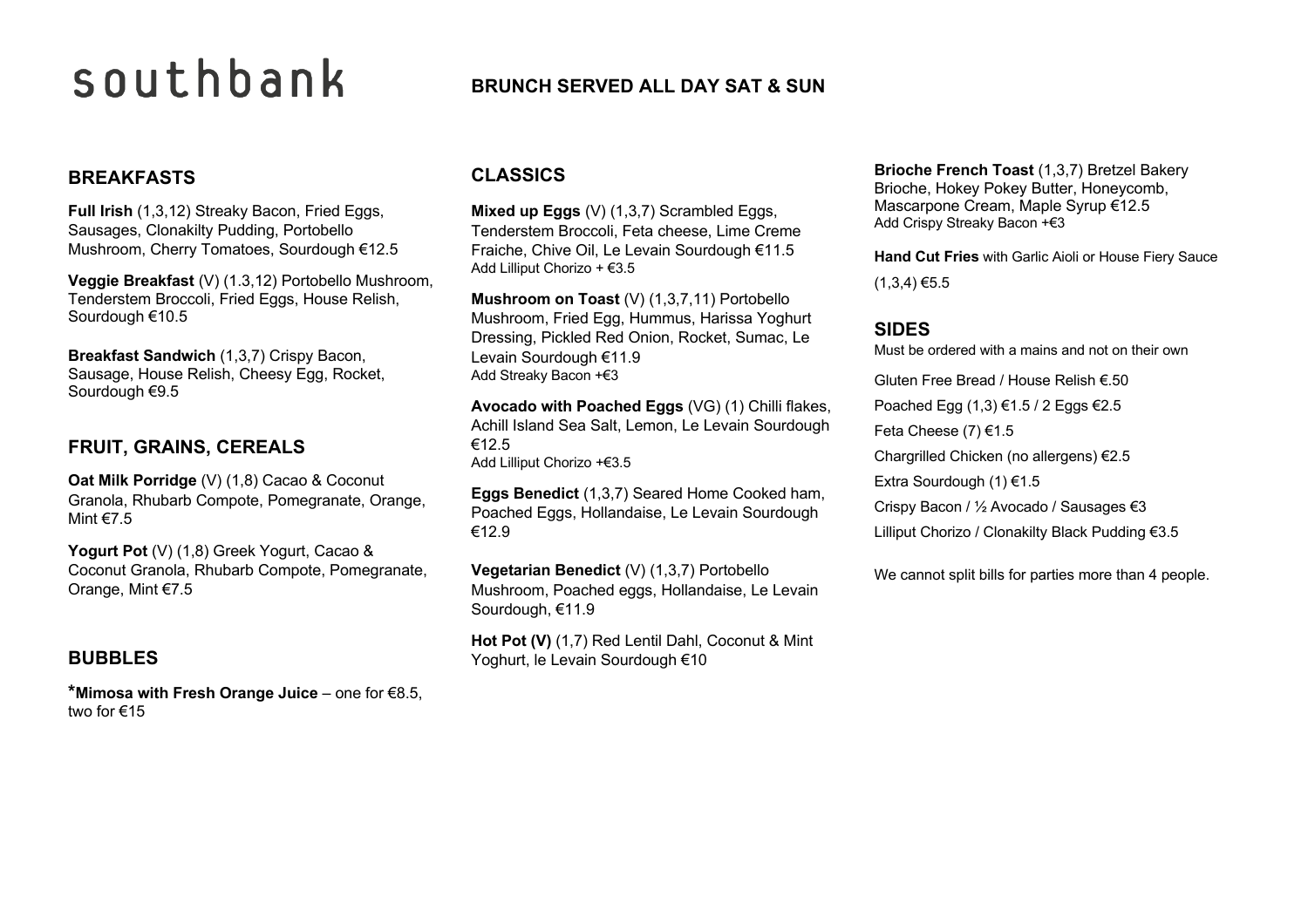### **PASTRY COUNTER**

Homemade Mixed Berry Scones (1,3,7) Seasonal Jam and Butter €3.5

Espresso and Dulce de Leche brownie  $(1,3,7)$   $\in$ 4.5 Add Scoop of Vanilla Ice Cream +€1.2

Chocolate and Malt Biscuit Cake (1,3,7) €4.5

White Chocolate & Miso Cookie (1,3,6,7) €2.7

White Chocolate, Miso & Sesame Cookie Sandwich  $(1,3,6,7,11)$  €4.5

Flapjack  $(1,8) \in 4.2$ 

Cacao and Coconut Bliss Ball (no allergens) €2.5

Chocolate Chip Cookie (GF) (3,6,7,8) €2.9

Selection of fresh pastries available daily - ask your server

# **COFFEE**

We serve our coffee double shot as standard Long black/ Espresso/ Macchiato €3.2 Cappuccino/ Flat White €3.5 Latte €3.7 Hot Chocolate €3.9 Mocha €4 Lavender Matcha €3.9 Chai €3.6 Kids Hot Chocolate €2.5 Affogato €4.9 Almond/ Oat/ Coconut Milk €.30/.50 extra Iced Coffees €.50 extra

#### **TEA**

Irish Breakfast Tea €3.2

Peppermint/ Life Of Brian/ Granny's Country Garden/ Rooibos Unicorn Tears/ Lemon & Ginger/ White Tea with Citrus & Coconut €3.3

#### **DRINKS**

San Pellegrino Sparkling Water €3.5

Aqua Panna Still Water / San Pellegrino Orange €3

Something & Nothing - Hibiscus & Rose / Yuzu / Cucumber €3.5

Freshly Squeezed Orange Juice €4.9

#### **MILKSHAKES**

Banana (7) €5.5 Strawberry (7) €5.5 Chocolate (7) €5.5

#### **SMOOTHIES**

Berry Nice (7) Mixed Berries, Banana, Yoghurt & Milk  $\epsilon$ 5.9

Lean & Green (7) Kiwi, Spinach, Orange Juice, Green Apple, Yoghurt, Wheatgrass €5.9

#### **ALCOHOL**

Mimosa with Fresh Orange Juice – one for €8.5, two for €15

 $\frac{1}{4}$  Prosecco Maschio DOC Bottle 20cl €9.5

Merinas Vedajo White Wine/Spain 70cl €24.5

Montetondo Soave White Wine/Italy 70cl €24.9

Gran Cerdo Red Wine/Spain 70cl €24.9

Nieport Dao Red Wine/Portugal 70cl €29.9

We currently only serve wine by the bottle.

#### Allergens

1 – Gluten, 2 – Crustaceans, 3 – Eggs, 4 – Fish 5 – Peanuts, 6 – Soybeans, 7 – Milk, 8 – Nuts, 9 – Celery, 10 – Mustard, 11 – Sesame seeds, 12 – Sulphur dioxide & sulphites, 13 – Lupin, 14 – **Molluscs** 

Some of the Suppliers we work with:

Bread - Bretzel Bakery, le Levain, Portobello Meats - The Market Butchers, Rathcoole Coffee - Roasted Brown, Delgany Teas - Wall & Keogh, Portobello Milk - The Village Dairy, Carlow Eggs - North Wicklow Eggs, Co Wicklow Cheese - Hegarty's Cheese, Co Cork Chorizo – Lilliput, Stoneybatter Black Pudding – Clonakilty, Co Cork Fresh Fruit & Veg - Keelings, Co Dublin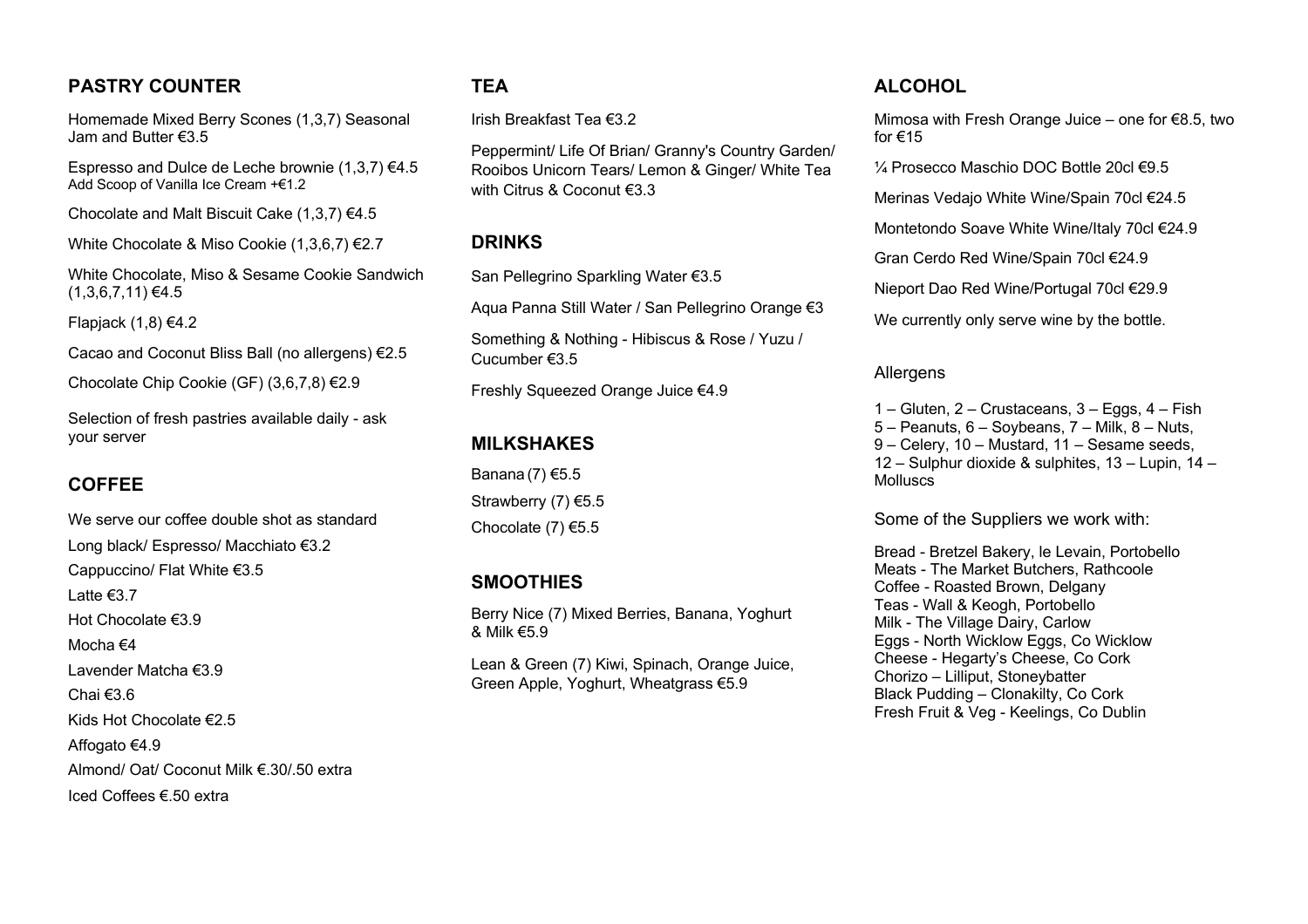# southbank

### **TOASTS, BREAKFASTS UNTIL 12**

**Toasted Sourdough** (V) (1,7) Whipped Salted Butter, Homemade Seasonal Jam €4

**Nut Butter Toast** (VG) (1,8) Homemade Almond Butter, Honey €4.5

**Free Range Eggs** (V) (1,3) Poached or Scrambled +€.50c, Sourdough Toast €7

**Full Irish** (1,3,12) Streaky Bacon, Fried Eggs, Sausages, Clonakilty Pudding, Portobello Mushroom, Cherry Tomatoes, Sourdough €12.5

**Veggie Breakfast** (V) (1.3,12) Portobello Mushroom, Tenderstem Broccoli, Fried Eggs, House Spicy Relish, Sourdough €10.5

#### **FRUIT, GRAINS, CEREALS UNTIL 12**

**Oat Milk Porridge** (V) (1,8) Cacao & Coconut Granola, Rhubarb Compote, Pomegranate, Orange, Mint €7.5

Yogurt Pot (V) (1,8) Greek Yogurt, Cacao & Coconut Granola, Rhubarb Compote, Pomegranate, Orange, Mint €7.5

#### **BUBBLES**

**\*Mimosa with Fresh Orange Juice** – one for €8.5, two for €15

### **WEEKDAY MENU SERVED MON – FRI**

#### **CLASSICS ALL DAY**

**Mixed up Eggs** (V) (1,3,7) Scrambled Eggs, Tenderstem Broccoli, Feta cheese, Lime Creme Fraiche, Chive Oil, Le Levain Sourdough €11.5 Add Lilliput Chorizo + €3.5

**Mushroom on Toast** (V) (1,3,7,11) Portobello Mushroom, Fried Egg, Hummus, Harissa Yoghurt Dressing, Pickled Red Onion, Rocket, Sumac, Le Levain Sourdough €11.9 Add Streaky Bacon +€3

**Breakfast Sandwich** (1,3,7) Crispy Bacon, Sausage, Southbank Spicy Relish, Cheesy Egg, Rocket, Sourdough €9.5

**Avocado with Poached Eggs** (VG) (1) Chilli flakes, Achill Island Sea Salt, Lemon, Le Levain Sourdough €12.5 Add Lilliput Chorizo +€3.5

#### **SIDES AVAILABLE ALL DAY**

Must be ordered with a mains and not on their own

Gluten Free Bread / House Spicy Relish €.50 Poached Egg (1,3) €1.5 / 2 Eggs €2.5 Feta Cheese (7) €1.5 Chargrilled Chicken (no allergens) €2.5 Extra Sourdough (1) €1.5 Crispy Bacon / ½ Avocado / Sausages €3 Soup of the Day €3 Lilliput Chorizo / Clonakilty Black Pudding €3.5

# **LUNCH FROM 12**

**Hot Pot** (V) (1,7) Red Lentil Dahl, Coconut & Mint Yoghurt, Le Levain Sourdough €10

**Soup of the Day** (V) (GF) With Le Levain Sourdough. Please ask your server for today's special €6.90 Add a bowl of soup to any dish  $+$   $\in$ 3.5

**Bulgar Wheat Salad** (VG) (1,7,8) Charred Peppers, Cherry Tomatoes, Roasted Pine Nuts, Red Onion, Rocket, Pickled lime, Lime Vinaigrette €9.5 Add Feta +1.5 Add Chargrilled Cajun Chicken +€2.5

**Hand Cut Fries** with Garlic Aioli or House Fiery Sauce  $(1,3,4)$  €5.5

#### **SANDWICHES** (NO ALTERATIONS)

**Chargrilled Chicken** (1,3,7,10,12) Slow Roasted Cherry Tomatoes, Rocket, Cheddar, Garlic Aioli & House Hot Sauce €9.5

**Hummus & Red Pepper** (VG) (1,11) Roasted Red Pepper, Corn & Chickpea Hummus, Rocket, Sundried Tomato Pesto, Ciabatta €8.5

**Pulled Beef Brisket** (1,10) House BBQ Sauce, Slaw Salad, Cucumber Pickle, Rocket, Sourdough €9.5

**Toasted Special** (1,3,7) Honey Roasted Home Cooked Ham, Cheddar, Pickled Red Onion, Tomato, Mayo, Sourdough €9

**Add a bowl of Chips or Soup to any sandwich + €3.50**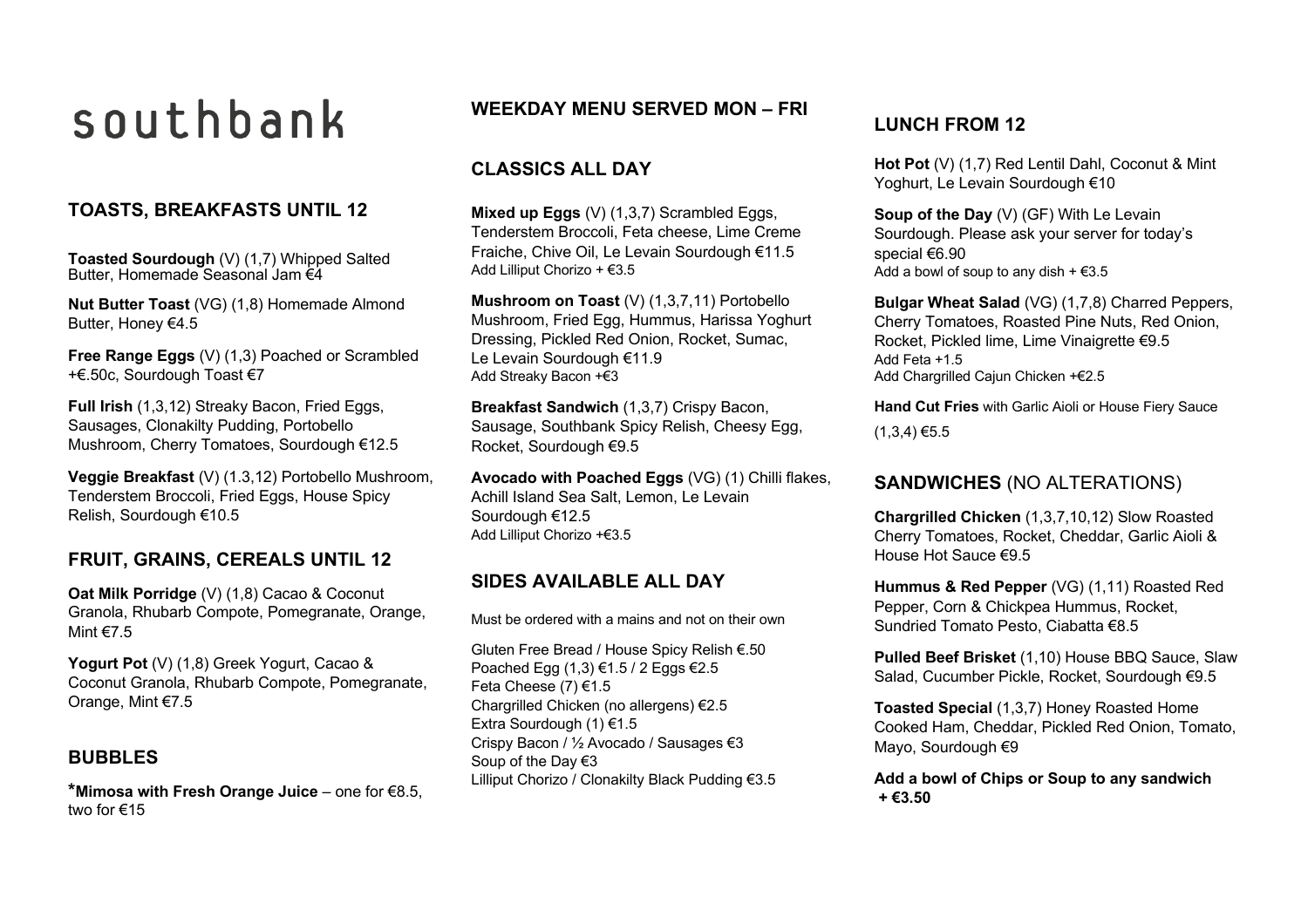### **PASTRY COUNTER**

Homemade Mixed Berry Scones (1,3,7) Seasonal Jam and Butter €3.5

Espresso and Dulce de Leche brownie  $(1,3,7)$   $\in$ 4.5 Add Scoop of Vanilla Ice Cream +€1.2

Chocolate and Malt Biscuit Cake (1,3,7) €4.5

White Chocolate & Miso Cookie (1,3,6,7) €2.7

White Chocolate, Miso & Sesame Cookie Sandwich  $(1,3,6,7,11)$  €4.5

Flapjack  $(1,8) \in 4.2$ 

Cacao and Coconut Bliss Ball (no allergens) €2.5

Chocolate Chip Cookie (GF) (3,6,7,8) €2.9

Selection of fresh pastries available daily - ask your server

# **COFFEE**

We serve our coffee double shot as standard Long black/ Espresso/ Macchiato €3.2 Cappuccino/ Flat White €3.5 Latte €3.7 Hot Chocolate €3.9 Mocha €4 Lavender Matcha €3.9 Chai €3.60 Kids hot Chocolate €2.5 Affogato €4.9 Almond/ Oat/ Coconut Milk €.30/.50 extra Iced Coffees €.50 extra

#### **TEA**

Irish Breakfast Tea €3.2

Peppermint/ Life Of Brian/ Granny's Country Garden/ Rooibos Unicorn Tears/ Lemon & Ginger/ White Tea with Citrus & Coconut/ Earl Grey €3.3

#### **DRINKS**

San Pellegrino Sparkling Water €3.5

Aqua Panna Still Water / San Pellegrino Orange €3

Something & Nothing - Hibiscus & Rose / Yuzu / Cucumber €3.5

Freshly Squeezed Orange Juice €4.9

#### **MILKSHAKES**

Banana (7) €5.5 Strawberry (7) €5.5 Chocolate (7) €5.5

#### **SMOOTHIES**

Berry Nice (7) Mixed Berries, Banana, Yoghurt & Milk €5.9

Lean & Green (7) Kiwi, Spinach, Orange Juice, Green Apple, Yoghurt, Wheatgrass €5.9

#### **ALCOHOL**

Mimosa with Fresh Orange Juice – one for €8.5, two for €15

 $\frac{1}{4}$  Prosecco Maschio DOC Bottle 20cl €8.5

Merinas Vedajo White Wine/Spain 70cl €24.5

Montetondo Soave White Wine/Italy 70cl €24.9

Gran Cerdo Red Wine/Spain 70cl €24.9

Nieport Dao Red Wine/Portugal 70cl €29.9

We currently only serve wine by the bottle.

#### Allergens

1 – Gluten, 2 – Crustaceans, 3 – Eggs, 4 – Fish 5 – Peanuts, 6 – Soybeans, 7 – Milk, 8 – Nuts, 9 – Celery, 10 – Mustard, 11 – Sesame seeds, 12 – Sulphur dioxide & sulphites, 13 – Lupin, 14 – **Molluscs** 

Some of the Suppliers we work with:

Bread - Bretzel Bakery, le Levain, Portobello Meats - The Market Butchers, Rathcoole Coffee - Roasted Brown, Delgany Teas - Wall & Keogh, Portobello Milk - The Village Dairy, Carlow Eggs - North Wicklow Eggs, Co Wicklow Cheese - Hegarty's Cheese, Co Cork Chorizo – Lilliput, Stoneybatter Black Pudding – Clonakilty, Co Cork Fresh Fruit & Veg - Keelings, Co Dublin

We cannot split bills for parties more than 4 people.